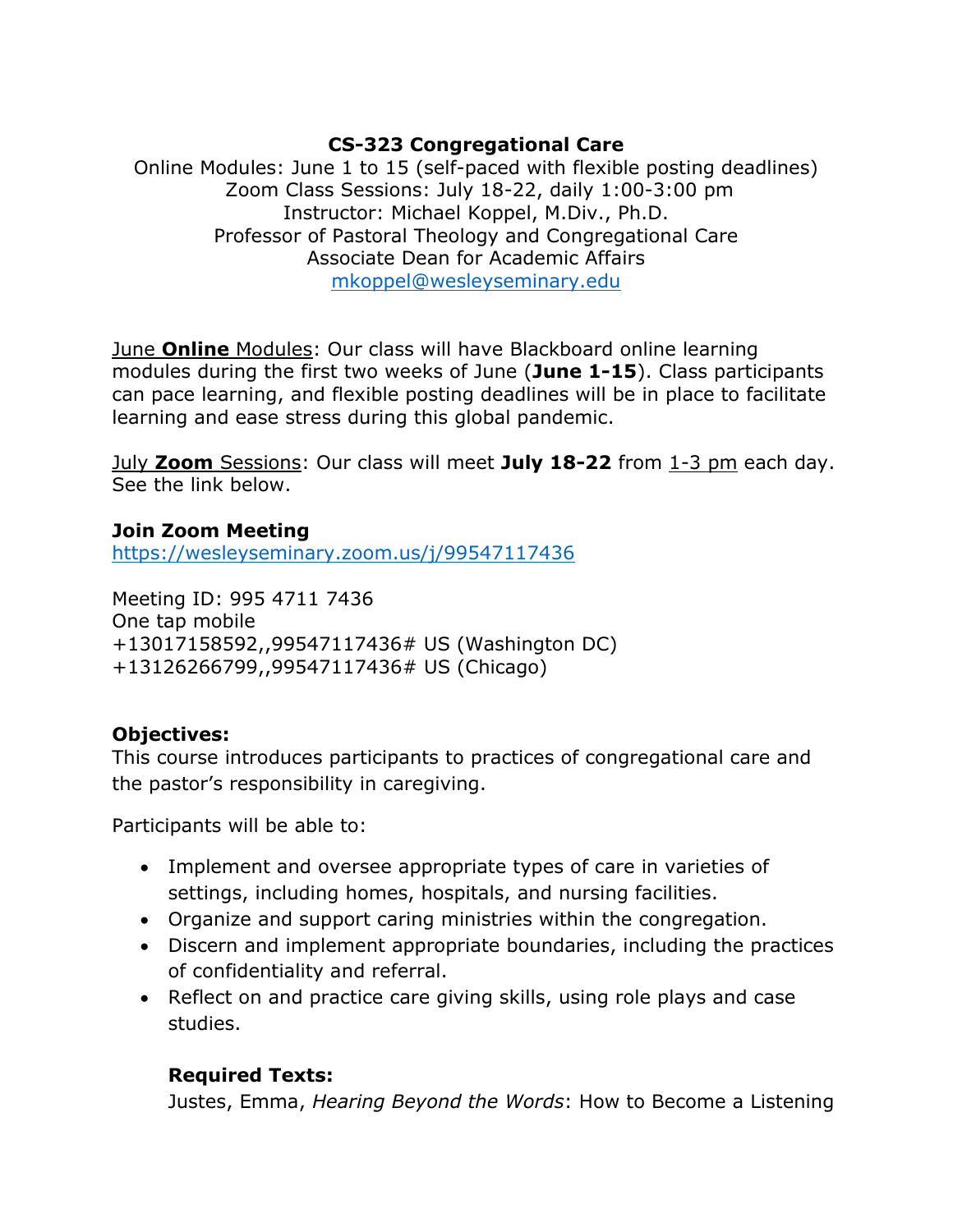Pastor (Abingdon, 2002); ISBN #: 978-0-6874-9499-6. Koppel, Michael S., *Body Connections: Body-Based Spiritual Care* (Abingdon, 2021); ISBN #: 978-1-7910-1341-7.

## **Supplemental Text:**

Wimberly, Edward, *Recalling Our Own Stories: Spiritual Renewal for Religious Caregivers* (Fortress, 2019); ISBN #: 978- 1506454771.

## **Reading and Writing Assignment:**

- 1) Please **read and reflect** on assigned course texts.
- 2) Complete the writing assignment described below. **Submit** your paper electronically to **Blackboard by July 17, 2022 at 11:59 pm EDT.** Please use 12 point font, double-space, and \*.docx, \*.doc, or \*.rtf formats.

**Write a 5 page paper** and upload to Blackboard as **one document.** The paper should be divided as follows and draw on course readings as applicable:

- In **4 pages** reflect on effective and ineffective care giving: In two pages, describe a situation when you offered effective pastoral care and identify factors that contributed to it being effective care.
	- In two pages, describe a situation when you offered ineffective pastoral care and identify factors that contributed to it being ineffective.
- In **1 page**, describe your primary spiritual practice for cultivating pastoral awareness and self care.

# **Course Schedule**

Here is the plan and anticipated topics for our online modules and Zoom class sessions:

**June Online Modules** open on June 1. Topics include: Qualities of Care; Hospitality and Care Presence; Using Ourselves Well; Congregations as Systems of Care

Please check Blackboard to access the modules and posting expectations.